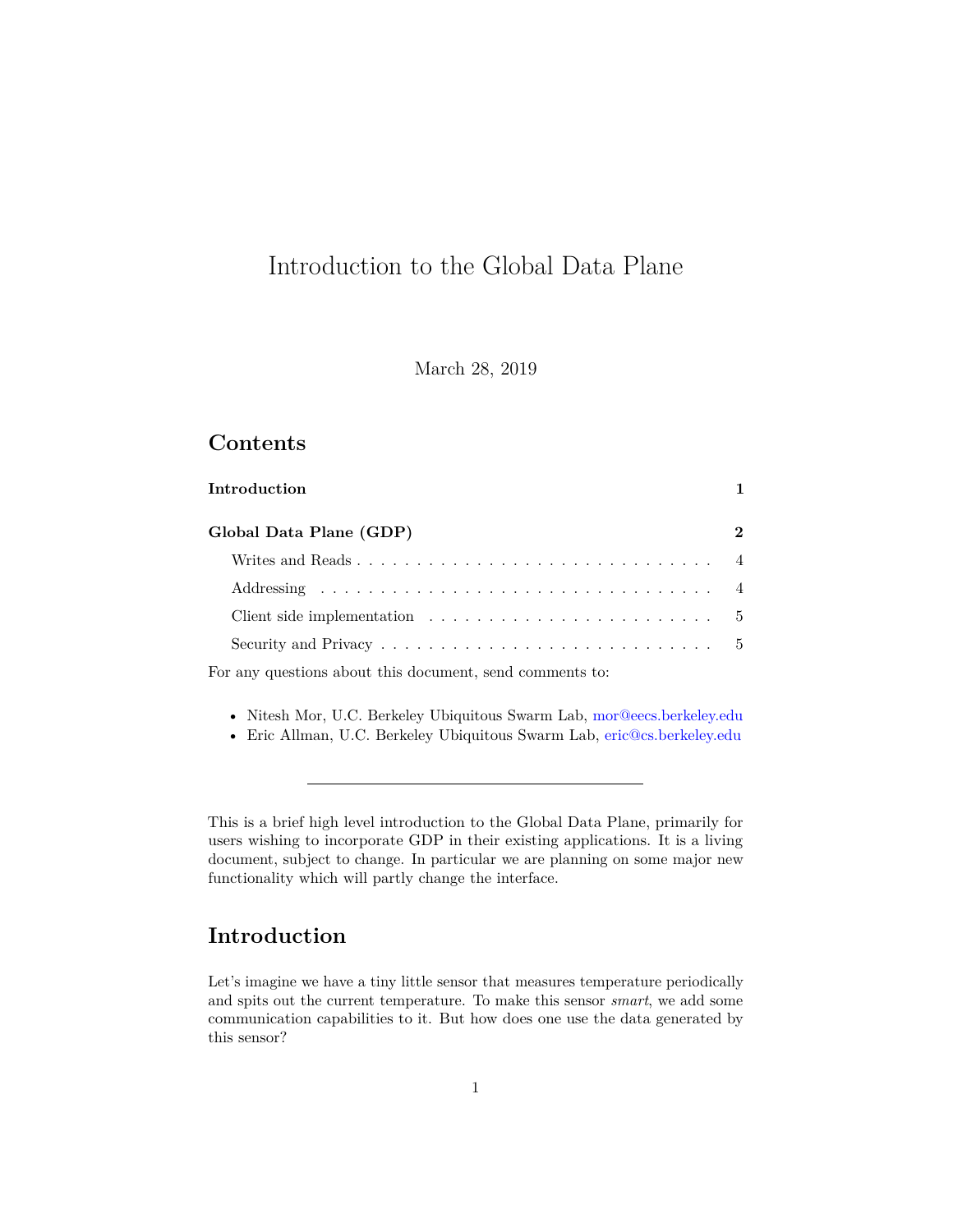To preserve the data generated by this sensor, let's put the sensor values in a log-file. A new temperature reading gets appended to this file as the sensor generates new data. With the log-file approach, we suddenly get quite a few new capabilities–a user can look at the log file to see historic values, query it for the latest reading, and so on–all this without adding any functionality to the sensor itself. As a matter of fact, one doesn't even need to know about the real sensor anymore; a log file virtualizes this sensor in a way.

Now, let's bring an actuator (a light bulb, for example) in the picture. The actuation happens when the actuator receives a certain command over some communication channel. Let's apply the log-file approach to the actuator too–the actuator is *subscribed* to a log-file (subscription just means that the actuator receives any new data in a particular log-file as it arrives). This gives us a way to virtualize the actuator as well. Anyone intending to actuate a particular actuator only needs to write the actuation data to a log-file.

# <span id="page-1-0"></span>**Global Data Plane (GDP)**

In GDP, we take this basic abstraction of a log and use this as a communication and storage mechanism for various entities producing/consuming data. A log in GDP is nothing more than a place where you can write records (each called a datum) in a queue/list like fashion. Any structure in the datum is assigned by your program; a datum is just an opaque blob of data for the GDP. Other than the real data, each datum has a sequence number (starting from one), a timestamp, and potentially other information (TBD). Logs have some metadata that tells some general information about the log, e.g. a public key for checking signatures (Details TBD). Metadata can only be specified when the log is created.



Figure 1: Logical representation of GDP log

As for the different software components, there are clients (readers/writers), routers and log-servers. As a user, you probably need to know only about the client side. However, just for a little better understanding of the entire system–a log-server (gdplogd) is a server process that actually stores the data and responds to commands for reading/writing etc. A router (gdp-router), as the name implies, routes all the GDP traffic appropriately. As a client interested in a particular log, you connect to *any* router over a TCP channel. It is the job of the router to figure out what log-server hosts the log in question and then route all the communication appropriately.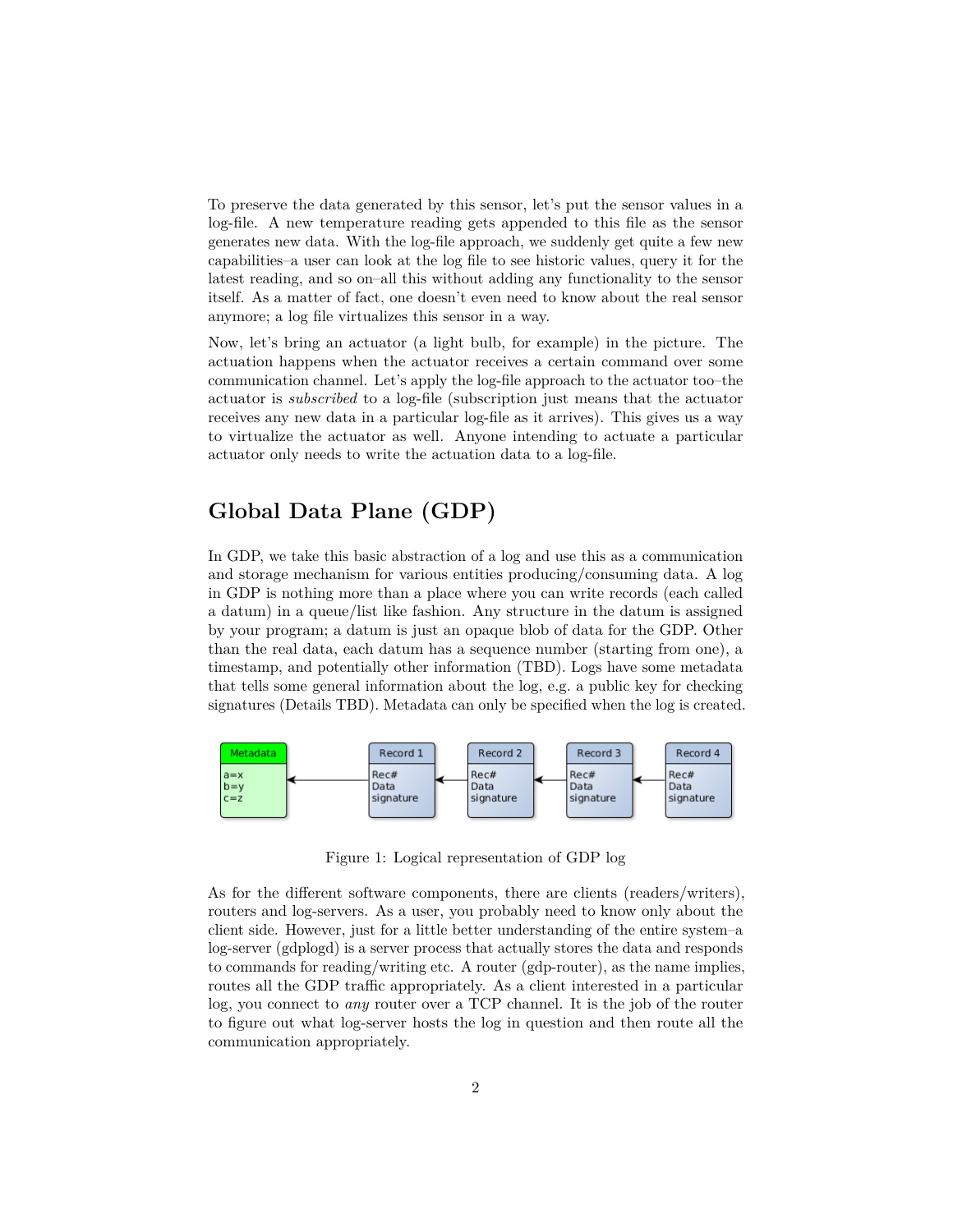

Figure 2: GDP software components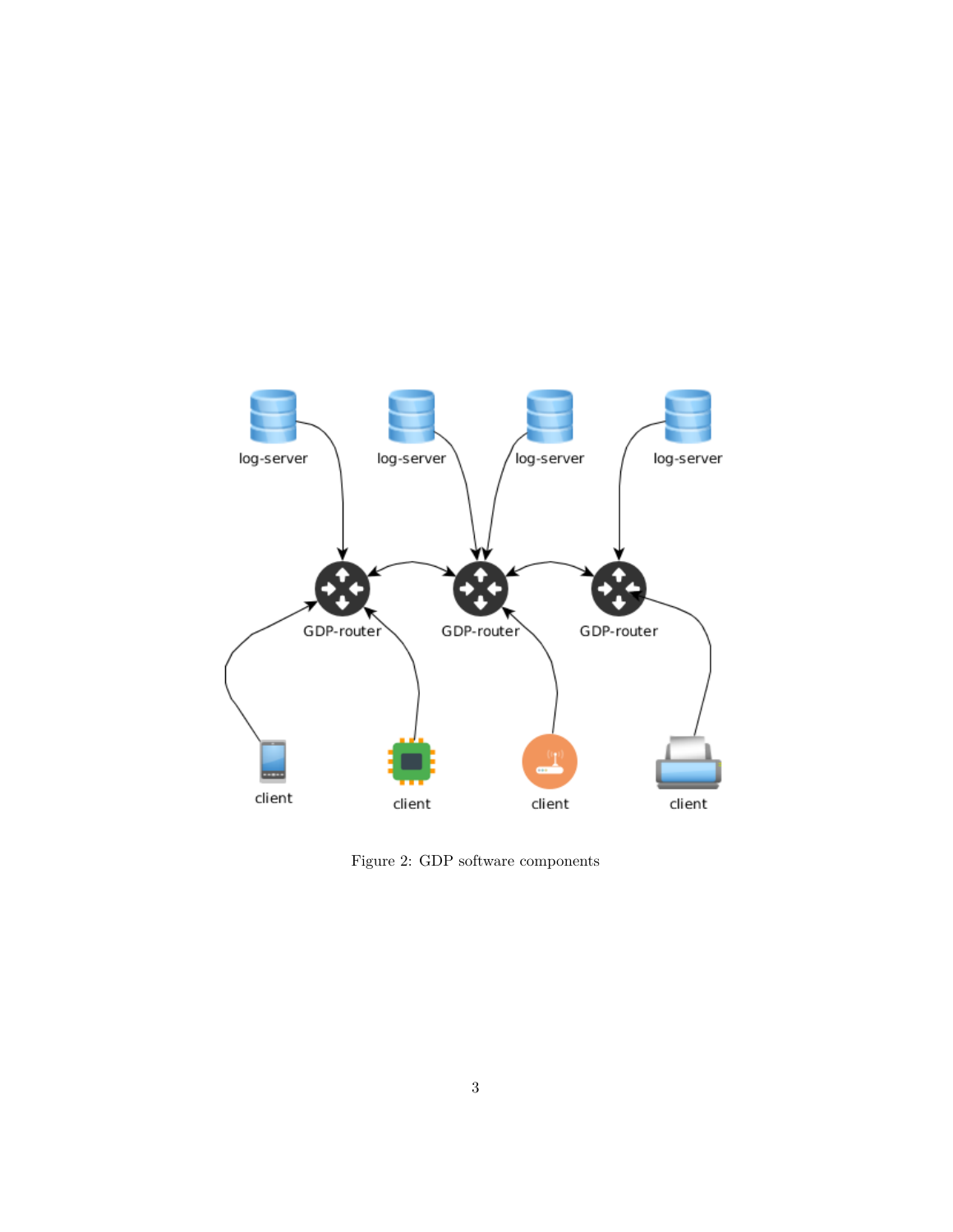## <span id="page-3-0"></span>**Writes and Reads**

The write operation for the logs is *append*. A datum written to the log can not be over-written or changed at a later time. As of now, neither logs nor records expire (one or both may change in future). There are two versions of append available in the library provided: synchronous and asynchronous, however they are just two different ways of implementing the same underlying operation. In synchronous operation, a writer waits for an acknowledgment before commencing the next append operation. This might not be the most efficient way to go about for applications with high performance requirements, hence the asynchronous operation where the writer can have multiple append operations in transit at a time. However, note that the synchronous vs asynchronous operation is purely a difference in how the client library processes the data–internally all operations are asynchronous.

The read operation can be performed in a couple of different ways–read a single record by a record number, read multiple records together with a single read request, or subscribe to a log to be notified of potential future data. However, querying a record by the record number is not the best way for all the situations, because often times the latest few values in a log are of interest. The question is: as a reader, how are you supposed to know the record number to be used. For this reason, the record number for a read request can take a negative value to address the records from most recent first. For instance, record number -1 refers to the most recent record in a log.

Another important thing to note is that the logs are single-writer–each sensor has their own log. This makes quite a few things easier for us (encryption, signatures, data-ordering, etc.). However, there are situations where a composite log is desired, such as one log for all the temperature sensors in a building. We envision that a simple aggregation service can subscribe to all the individual logs, perform some kind of aggregation on those values (for example, calculating average temperature in a building), and then write those values to a *composite* log. A *composite* log is also a single writer log where the aggregation service is the sole writer to the *composite* log.

#### <span id="page-3-1"></span>**Addressing**

All objects known to the GDP, including logs and services, exist in a single, flat, global namespace based on 256-bit numbers (loosely referred to as the internal name). These are assigned by GDP when the log is created using a hash of the metadata and public key (the exact composition of this is TBD). *(At the moment it is possible to specify the data that is hashed for the name, but this will be changed soon).* A directory service will map human-understandable names into internal names (coming soon).